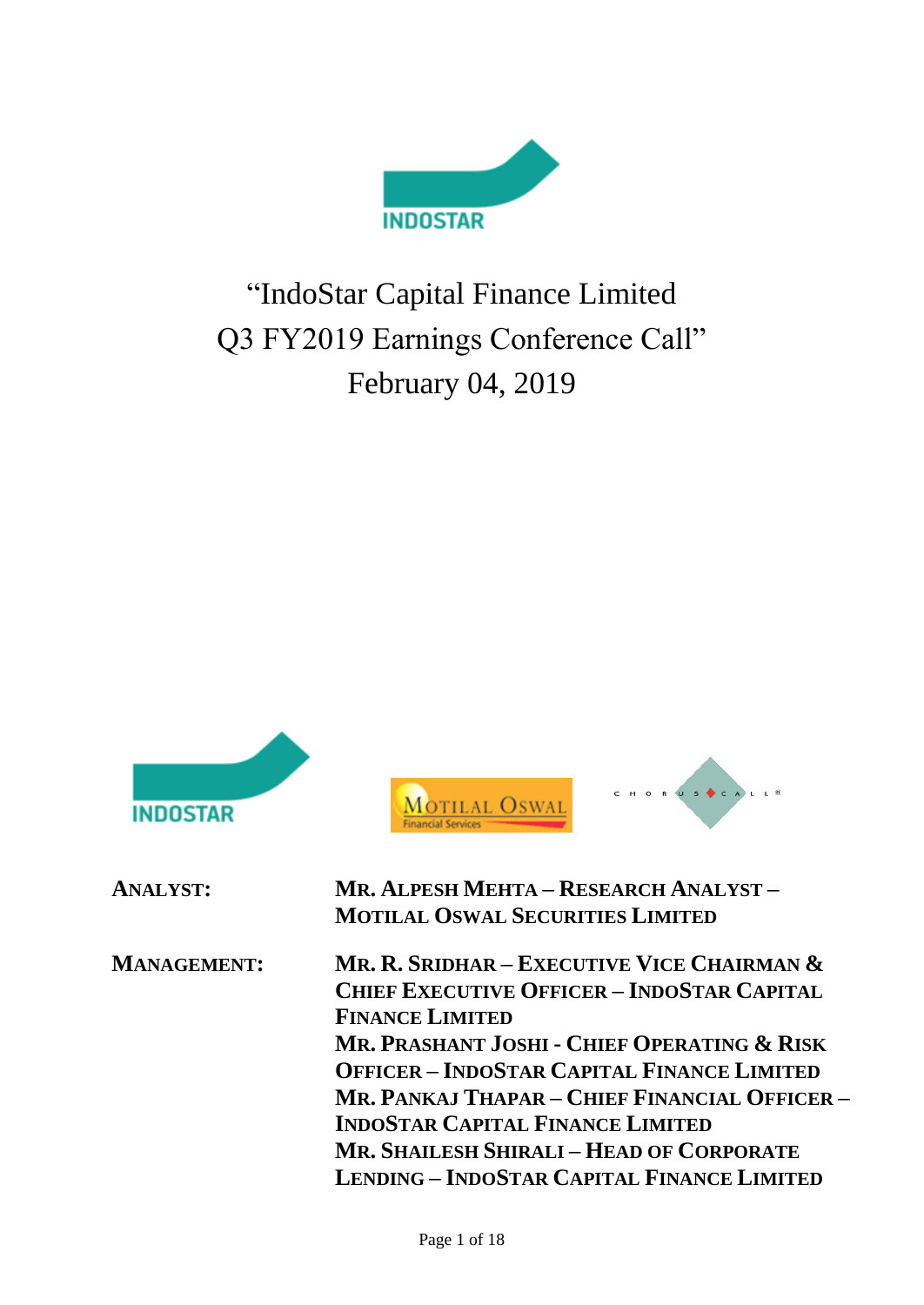

- **Moderator:** Good days, ladies and gentlemen and a very warm welcome to the IndoStar Capital Finance Limited Results Conference Call, hosted by Motilal Oswal Securities Limited. As a reminder, all participant lines will be in the listen-only mode. There will be an opportunity for you to ask questions after the presentation concludes. Should you need assistance during the conference call, please signal an operator by pressing "\*" then "0" on your touchtone phone. I now hand the conference over to Mr. Alpesh Mehta from Motilal Oswal Securities Limited. Thank you and over to you Alpesh!
- **Alpesh Mehta:** Thanks Ali. Good evening everyone. On behalf of Motilal Oswal Financial Services, I welcome you all to this 3Q and 9M FY2019 earnings call of IndoStar Capital Finance Limited. Today we have with us Mr. R. Sridhar, Executive Vice Chairman and CEO, Mr. Pankaj Thapar, CFO, Mr. Shailesh Shirali, Head of Corporate Lending and Mr. Prashant Joshi, Chief Operating and Risk Officer. Now without much ado, I hand over the call to the management for the opening comments and then we can have a question-and-answer session. Thank you and over to you Sir!
- **R. Sridhar:** Good evening to all of you. I would like to structure this interaction with all of you in two parts. First, we would like to discuss the acquisition, which we have announced today, and at the end of your queries relating to the acquisition, we will move on to the second part which is Q3 results.

This acquisition of India Infoline's CV financing business, which we have announced today, is complementary to IndoStar's CV financing business. As you all know, we decided to foray into retail after having started IndoStar in 2011 as a corporate lending business. We started up with SME and then we have moved to affordable home finance and when I joined in April 2017, we decided to enter CV financing business.

In 2018 January, we started setting up the CV financing business where in the last one year, we have recruited 1000 people, opened 160 branches and generated about Rs 1000 Crores of assets under management. AUM mix is predominantly in favour of used vehicles which is at 70% and the balance in new vehicles with a blended yield of 16%, prior to the ILFS crisis. The yield has since moved up to 17%.

As the setup of retail business involves huge operational expenditure, we wanted to stagger branch infrastructure and people recruitment in phases. And whatever we have done in 2018 has been in phase I. We had thought that we will go ahead with the second phase of branch expansion in 2020.

This deal came in to our consideration a few months back, when India Infoline decided to focus on its core competence, which is gold loan, wealth management, SME and affordable home finance and they felt for various reasons that they would not like to scale the CV finance business any further and would like to exit.

Considering the portfolio mix, which comprises of both new and used vehicles, processes which are more or less similar to what we follow in IndoStar, people who have experience in CV financing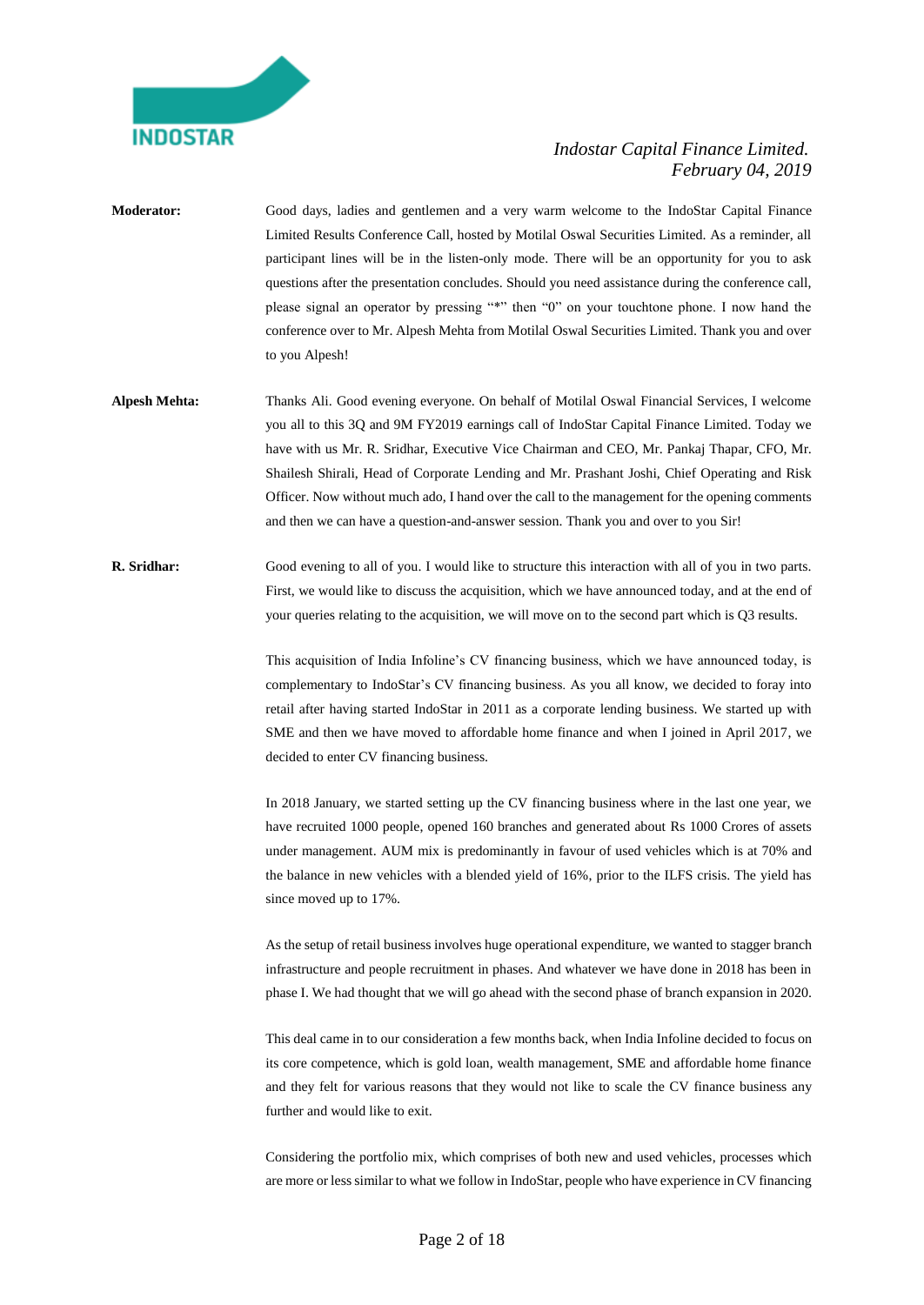

business coming from various reputed companies and the branch infrastructure (which is similar to our size) but in different locations from our distribution footprint, we thought that the whole portfolio, branch distribution and people are complementary to the franchise that we have built and it is a good fit. These factors influenced us to consider the deal favourably and we have decided to acquire and signed an agreement yesterday and today we have announced it in the public domain.

The assets of around Rs 4000 crores (being acquired) has two parts viz. On-balance sheet portion, which is roughly around 2400-odd Crores and off-balance sheet loans which is ~Rs 1500 crores. Our liability (consideration for the deal) on this transaction is only limited to the On-balance sheet assets (which is around 2400 Crores) which we need to pay to IIFL on closure of the deal.

We have comfortable liquidity and adequate capital strength in our Balance Sheet and these strengths prompted us to consider looking at the acquisition opportunity. Further, we are also happy to announce that we have made arrangements for discharging the consideration against the deal without touching our current liquidity cushion which is around Rs1400-1500 crores.

With this overview. I would like to invite your questions, which we would be happy to answer.

**Moderator:** Thank you. We will now begin the question and answer session. We will take the first question from the line of Agastya Dave from CAO Capital. Please go ahead.

- **Agastya Dave:** I had a question on the results, but I will ask about the acquisition also. Sir can you tell us the impact on our ratios; what happens to capital adequacy, post the acquisition and in terms of your own organic growth plans as you had mentioned in the previous call that you expected phase II to come in sometime later (two years down the line). Further, you expected a lot of operating leverage on the existing expansion that we have done in the CV business and ramp up the business per branch to Rs 250 -300 Crores, so that you can actually have the operating leverage. How do you see that playing out? Will you be slowing down on disbursements in the existing business to integrate this and then what is the growth rate of the business that you are acquiring? Are they aligned in terms of their operations, as you are carrying out operations at IndoStar? How are things on that front?
- **R. Sridhar:** As you know, we have a 30% plus capital adequacy, which will come down by few percentage points and we should be around 25% plus after this portfolio is taken in our balance sheet. The existing business is 160 branches which is close to breakeven. At the time of listing, we had stated that our branches could take about 15 to 18 months for breakeven. Our CV business is on track and if you look at this current quarter, we have small operating loss of around 5-6 Crores. So in the next quarter or in Q1FY20 all these branches should breakeven. Further, the disbursements from the existing infrastructure keeps growing to provide superior operational leverage, which you have mentioned thanks to productivity increase which should become visible in FY20.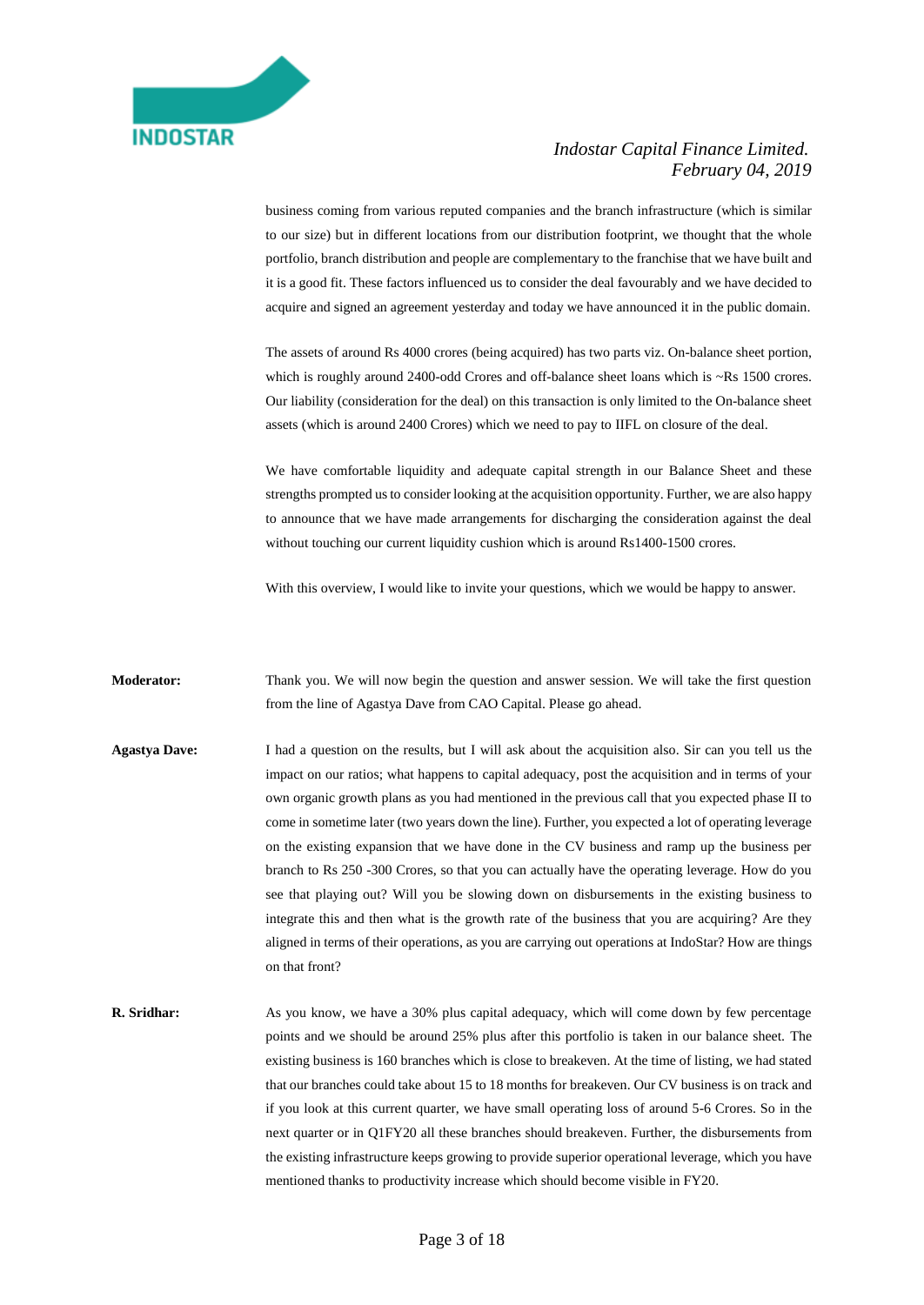

The business which we are acquiring as I briefed earlier has limited overlap in geography and the people come with a similar experience of lending to new and used vehicles. (though in the IIFL portfolio the mix is 60% new and 40% old). Once we complete integration of people and branches, new loans will be originated in accordance with our credit policy and our targeted business mix.

- **Agastya Dave:** Sir can you also share some of the operating ratios if you are actually indeed sharing them publicly of the acquisition like cost-to-income, ROA, ROE, I do not know whether you are actually doing it, because I cannot find it anywhere but if you are comfortable so please?
- **R. Sridhar:** It is too early for us to disclose as we have not yet closed this transaction.

**Agastya Dave:** Yes, sure Sir. Thank you very much I will come back when the results questions start. Thank you Sir.

- **Moderator:** Thank you. The next question is from the line of Manikya Saiteja an Individual Investor. Please go ahead.
- **Manikya Saiteja:** I just wanted to ask a couple of questions regarding this acquisition. So is there any equity consideration for this particular acquisition.
- **R. Sridhar:** No. It is completely cash funded.
- **Manikya Saiteja:** I mean is there any equity outgo or only the liability transfer is happening here.
- **R. Sridhar:** There is no equity payment. We are only paying for the On-Balance sheet portfolio. We are not taking over any liabilities of IIFL.
- **Manikya Saiteja:** And what about the branches, we are acquiring the branches in the same right so is there any equity consideration for that particular component?
- **R. Sridhar:** No, not at all.
- **Pankaj Thapar:** We are paying for this acquisition only in cash there is no equity being issued.
- **Manikya Saiteja:** I got it. And what about the securitized book, what is the kind of cash flows that we can expect from this securitized book that you are acquiring?
- **R. Sridhar:** See the economics of on and off are more or less same, but in securitized book the cost would be still lower. The economics would be slightly better than the On-balance sheet portion that we have acquired. We will have responsibility to collect loans over a period of time and discharge the same to the banks. The profitability in the form of Excess interest spread accrues to us.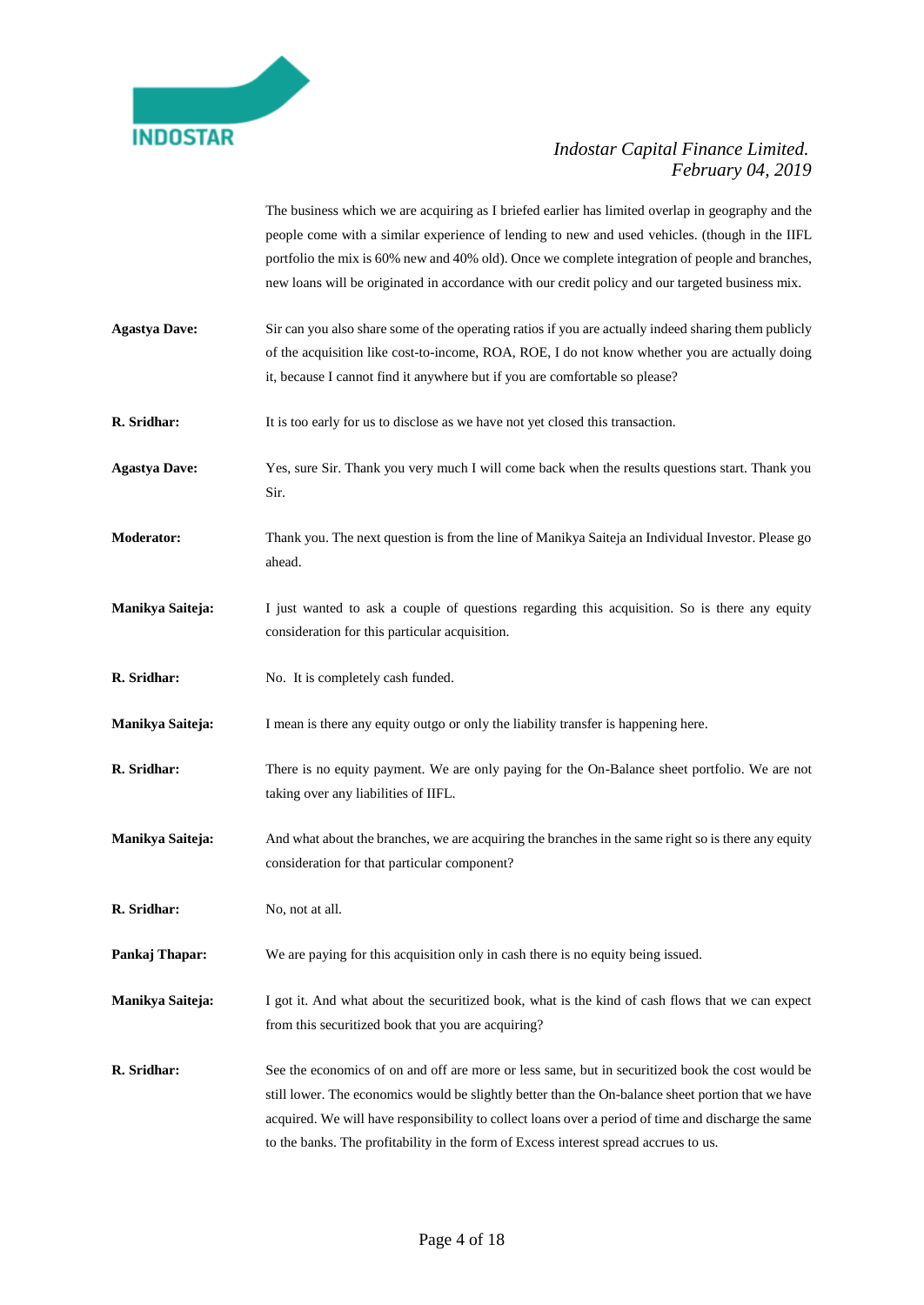

| Manikya Saiteja: | Can you tentatively give, the kind of spread that we can expect from this book?                                                                                                                                                                     |
|------------------|-----------------------------------------------------------------------------------------------------------------------------------------------------------------------------------------------------------------------------------------------------|
| R. Sridhar:      | See the portfolio yield is near to 15%, so it should be around 5% to 6% spread.                                                                                                                                                                     |
| Manikya Saiteja: | But as it is an off Balance sheet kind of arrangement, so the kind of spread that we are receiving in<br>the future it will be close to some 1% or 2% right, so I am talking about that spread that we can<br>expect?                               |
| Pankaj Thapar:   | We will be getting the full economics of the securitized transaction not a collecting, paying agency<br>fee or small proportional.                                                                                                                  |
| R. Sridhar:      | The difference between portfolio yield and the cost of bank funding (Excess interest spread) will<br>accrue to us.                                                                                                                                  |
| Manikya Saiteja: | The third one is regarding this Rs 2400 Crores that you are mentioning you said that it will not<br>affect the existing lines of credit how is the new lines of credit, how would we arranging the cash<br>for this?                                |
| Pankaj Thapar:   | We have already tied up financing and once the deal is closed we can draw down on and make<br>necessary payments.                                                                                                                                   |
| Manikya Saiteja: | I mean but can you mention any source, are these bank lines are, I just wanted to know the scope<br>of funding for this?                                                                                                                            |
| R. Sridhar:      | No. We can't divulge specific details at this point. We have discussed with few banks and we have<br>the lines ready and there are many banks which are willing to offer us financing. There is no<br>problem for liquidity to meet this liability. |
| Manikya Saiteja: | So these are bank lines of credit?                                                                                                                                                                                                                  |
| R. Sridhar:      | Yes.                                                                                                                                                                                                                                                |
| Manikya Saiteja: | Also I can see that this portfolio has almost 4.4% net NPA. So would not this be deteriorating our<br>existing profile, the portfolio?                                                                                                              |
| Pankaj Thapar:   | The transaction is structured in a manner that we would not expect credit losses to hit us.                                                                                                                                                         |
| Manikya Saiteja: | I did not get it, so is the provisioning already being done on their books and we are getting the<br>clean book?                                                                                                                                    |
| Pankaj Thapar:   | Essentially that, but like I said is, it is a structure and that will be the essential impact.                                                                                                                                                      |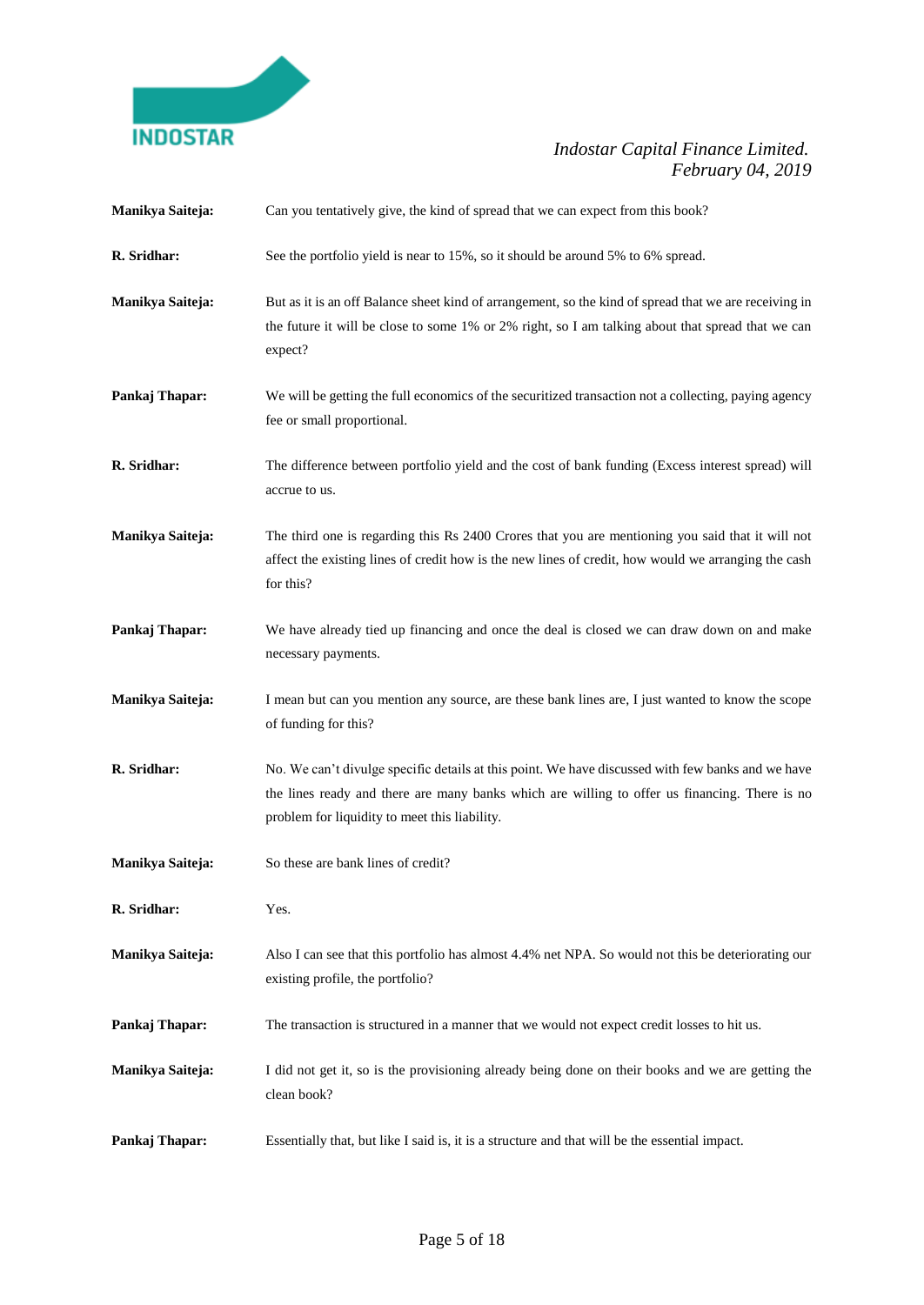

**Manikya Saiteja:** That is it from my side. Thank you.

**Moderator:** Thank you. The next question is from the line of Dipen Sheth from HDFC Securities. Please go ahead.

- **Dipen Sheth:** Thanks for the opportunity to ask. Sir this is indeed a significant development forward and it gives us a leg up immediately in terms of the book size that we are going to build up on the vehicle finance business I can understand the strategy drivers behind why we have done this. So to continue from what I think the previous gentleman was asking you, that bit still remains unanswered and that is something I also wanted to raise as a query and that is that if we are acquiring a set of assets and if we are not acquiring the corresponding liabilities with them and we are going to funded with freshly raised liabilities. So one way of doing it would have been that the existing lenders to IIFL rollover that liability to us. I suppose we are not doing that from the tone of your disclosures so far and we are going to get fresh lending so in any case the debt is going to roll off IIFLs books but their lenders are going to be repaid and we will source fresh lenders to do this. Fine, so that part is answered and I have understood this. And there might well be fresh lenders who could be banks, who could be mutual funds and so on and that is deeply impressive in this market if you are able to get people who are reposing faith in us I think that reconfirms the view that I have had which is that you guys have a different DNA and that you deserve this kind of liquidity right now. So great, however when we acquire these assets are we paying a premium of sort is there some underlying equity value that comes through which we are paying to do this? Will IIFL book a profit on this transaction how does it work?
- **R. Sridhar:** See it is structured in such a manner that there is a modest premium for the branches and people, technology and the transition support. The premium is very modest and which we have bilaterally agreed on.

**Dipen Sheth:** Thank you Sir.

**Moderator:** Thank you. The next question is from the line of Nikhil Nayak an Individual Investor. Please go ahead.

**Nikhil Nayak:** Thanks a lot for the opportunity. Sir can you just throw some color on the real estate market as how has been shaping up in the last three months and what is there any sort of change in behavior that you are finding among the quarter was and has there been any change in the collateral value in the real estate market in the Tier I city vis-à-vis the Tier II cities?

**R. Sridhar:** We want to restrict this Q&A to acquisition. We will take your question little later. Once we move to the results discussion. Let us finish the acquisition portion first.

**Nikhil Nayak:** Thanks a lot.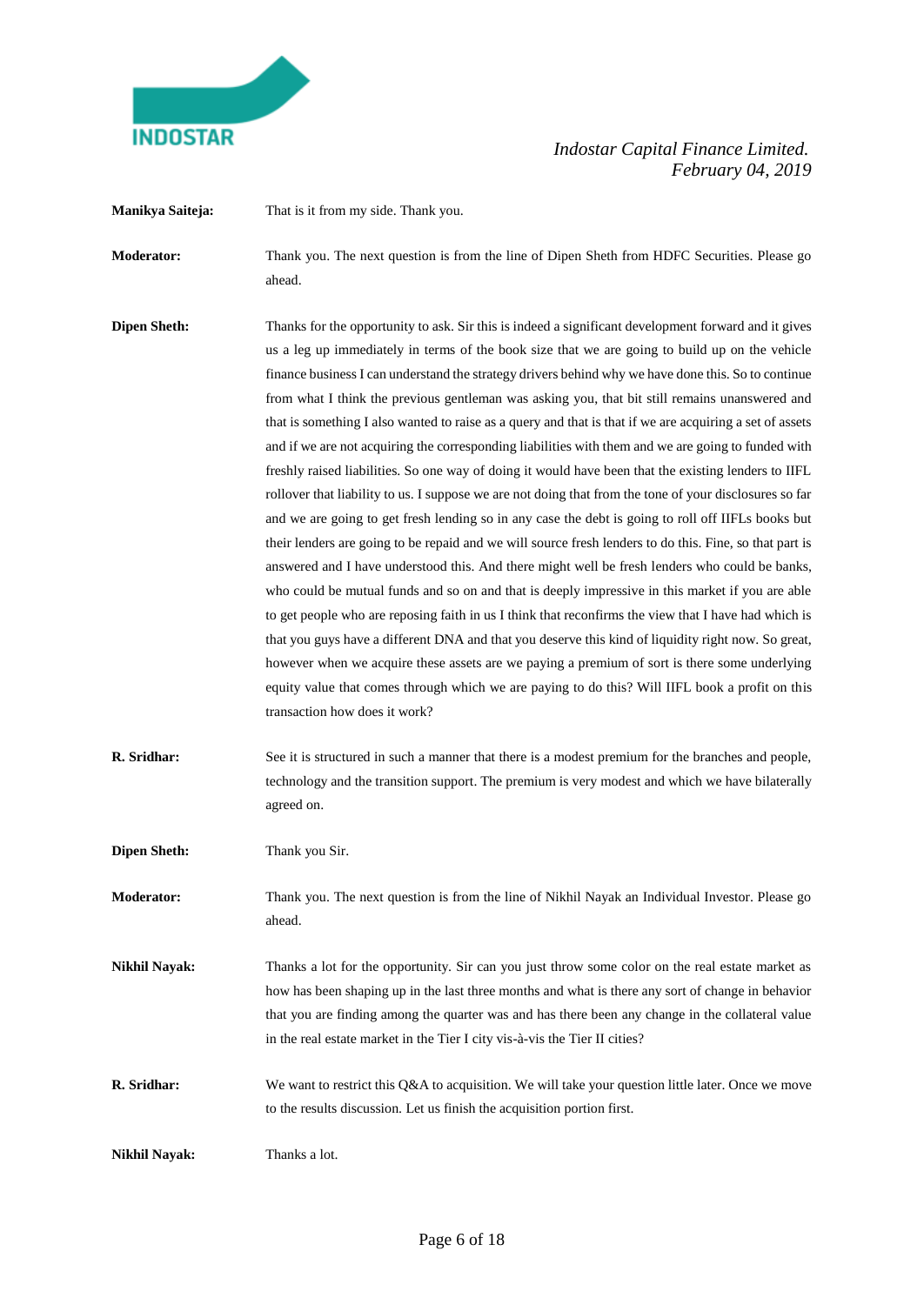

- **Moderator:** Thank you. The next question is from the line of Anand Laddha from HDFC Mutual Fund. Please go ahead.
- Anand Laddha: Sir on this portfolio acquisition if I had look at you indicated that you will be taking the financing from bank or some other source and giving our cash, our money to the IIFL is that understanding correct Sir?
- **R. Sridhar:** Yes. We have to pay for the portfolio being acquired.
- **Anand Laddha:** Sir if I have to look at our current borrowing cost given the environment so this is the yield of the portfolio is 15% and if I have to look at our borrowing cost incrementally given the environment would it be at a lower side sir compared to our own portfolio?
- **R. Sridhar:** Yes, correct, because our existing portfolio is at 16% this is at 15% not very different but 1% difference.
- **Anand Laddha:** My question was today if you have to borrow in the market the incremental borrowing cost could be around 10% to 11% and your on book borrowing cost would be lower than this. So probably incrementally the spread will be lower on their portfolio.
- **R. Sridhar:** No. We have been able to tie up funding at around 10%.
- **Anand Laddha:** Which is similar to our current borrowing cost?
- **R. Sridhar:** Yes. Our incremental cost is slightly more than 10% but we have been able to get funding for this portfolio too at around 10%.
- **Anand Laddha:** That is it from my side. Thank you Sir.
- **Moderator:** Thank you. The next question is from the line of Rajat Agarwal an Individual Investor. Please go ahead.

**Rajat Agarwal:** My question is related to the employee strength of IndoStar and the new portfolio. So six months down the line what do you think will be the combined strength, employee strength of the two businesses?

**R. Sridhar:** The two businesses today itself is 2337 and we do not see any increase beyond this level. (marginal changes may happen). As we are adding 160 branches in the acquisition versus our earlier plan to open around 100 branches during FY2020, we will not be adding further branches or people.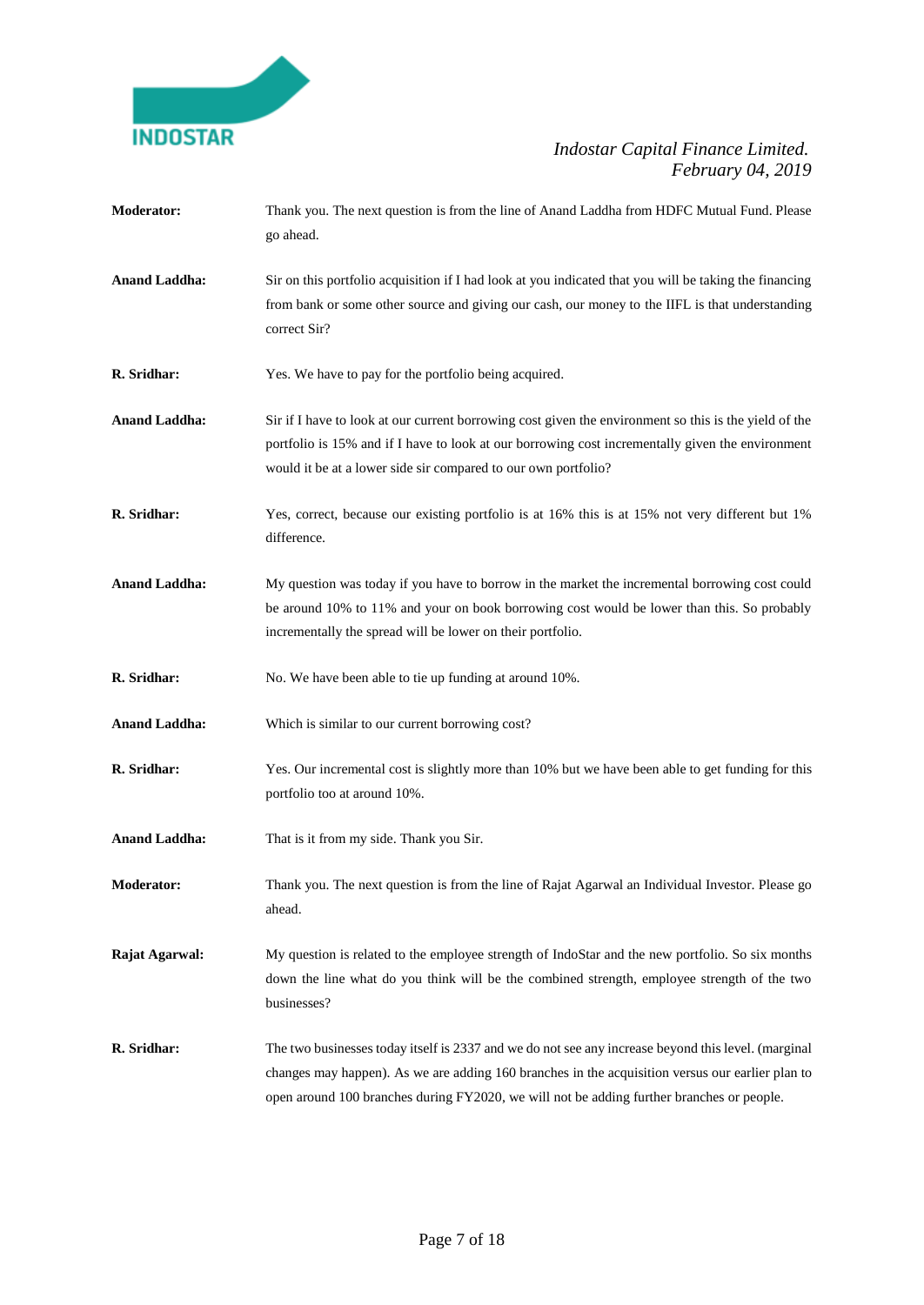

**Rajat Agarwal:** It was my thought process was that employee strength would be somewhat lower maybe because there would be lot of duplications between the two businesses although you said its complementary but there might be some duplications there? **R. Sridhar:** No, we have to look at a few things:  $-$  (i) We need to first manage the current portfolio of Rs 4000 Crores wherein we will require people to service 50000 customers and effect collections of ~Rs 200 Crores a month from this portfolio. (ii) We need to integrate the branches and will need a team to cater to incremental business too. Thus, at the moment, we will focus on integration and assess our employee strength in due course. At this point of time it is difficult to tell you. **Rajat Agarwal:** Thank you Sir. **Moderator:** Thank you. The next question is from the line of Nikhil Walecha from Sundaram Mutual Fund. Please go ahead. **Nikhil Walecha:** Sir if I just look at the net NPA of this CV business it is closer to 4.4% and the coverage ratio is closer to 50% so you said that you will be getting a fully clean book of this vehicle business so will IIFL provide 100% and then sir for these assets is the remaining 50% provisioning would not be done at all? **R. Sridhar:** I cannot speak for IIFL on this topic. **Pankaj Thapar:** From our perspective as I previously explained there is a structure where effectively we would not have any credit cost. **Nikhil Walecha:** Any further GNPA if it comes for any further provision if it has to be made it would be done by the IIFL and not by us? **Pankaj Thapar:** No there are certain commercial arrangements that we have reached. Within those boundaries there should be no credit cost to us. We are confident that it should stay well within those boundaries. **Nikhil Walecha:** If I look at the opex to asset which is, so I believe there would be some increase in the opex to assets after this deal goes off then how much increase in the opex to asset are we expect or alternatively what could be the profitability of the vehicle finance that we are looking at after this merger? **R. Sridhar:** See there is an operating expenses incurred by this business while it was in IIFL so when we took over we are taking over the cost related to the branches plus its people, there are lot of centralized cost, which this business had been incurring that would definitely come down in our case, so whatever it has been incurring we will be incurring lesser than that it would not be more.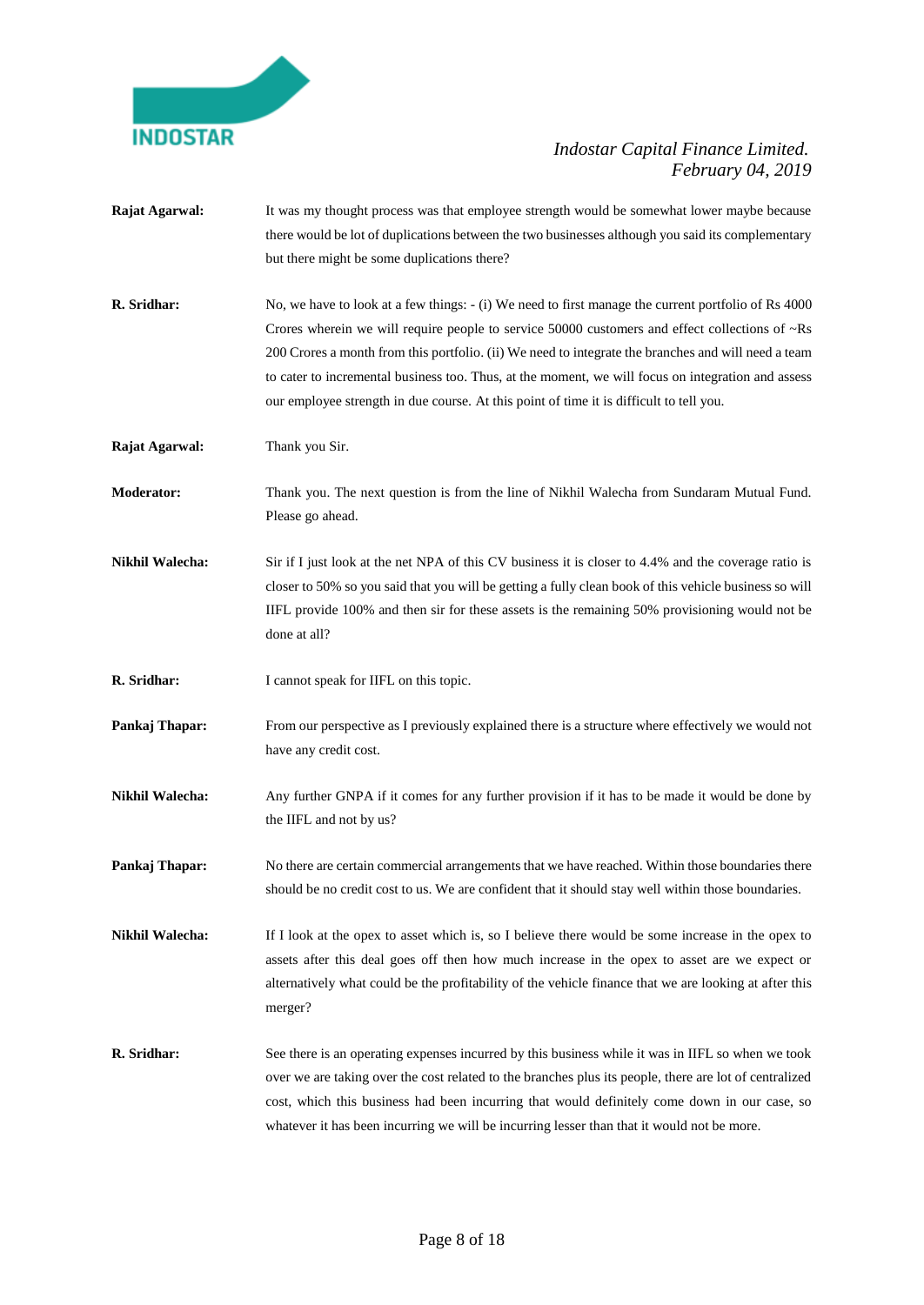

- **Nikhil Walecha:** Will you also be doing the housing business from the same vehicle finance branches as we have been focusing on housing?
- **R. Sridhar:** Definitely there is an opportunity. We are currently offering affordable home financing from 46 out of our current 160 branches. Over time, we will evaluate expansion and based on potential in relevant micro markets, we will continue to co-locate our affordable housing distribution over the expanded distribution.
- **Nikhil Walecha:** I believe we already have 160 branches and in some of the locations there will be overlap of branches so I believe there will be rationalization on that front as well?
- **R. Sridhar:** Definitely we will have a look at it. In terms of size, if you have to have two branches in same place we will rationalize and bring it under one roof. But that depends on the space available, the volume of business.
- **Pankaj Thapar:** It is not that in one geography there is only one branch. Even today we have multiple branches in several locations. That is a question of the potential of the market.
- **Nikhil Walecha:** Lastly is there any other inorganic acquisition in mind like in affordable housing space?
- **R. Sridhar:** See we have the capital and we have the opportunity to look at this kind of opportunities if it comes we are open.
- **Nikhil Walecha:** Thanks. That is it from my side.
- **Moderator:** Thank you. The next question is from the line of Manjot Singh from JP Morgan. Please go ahead.
- **Manjot Singh:** Sir I had a question regarding the geographical mix of the 160 branches, which are being acquired. So what I understand is that the current 160 branches that we have is mostly based in the south. So what is the geographical mix of the new branches being acquired?
- **R. Sridhar:** The distribution of IIFL has a higher skew in North, West and Central States. For example, Maharashtra, Gujarat, Madhya Pradesh, Chhattisgarh, Rajasthan, Delhi, Uttar Pradesh, Uttarakhand, Himachal Pradesh, these are all the places they have large number of branches and where we are also present but we have only few branches so that is why it is complementary. And in the south we have 53 branches in Tamil Nadu where India Infoline has got only 5 branches, Andhra and Telangana we have less they have more, Kerala they do not have anything we have. So when you put A+B to together there is very minimal overlap.

**Manjot Singh:** Thank you.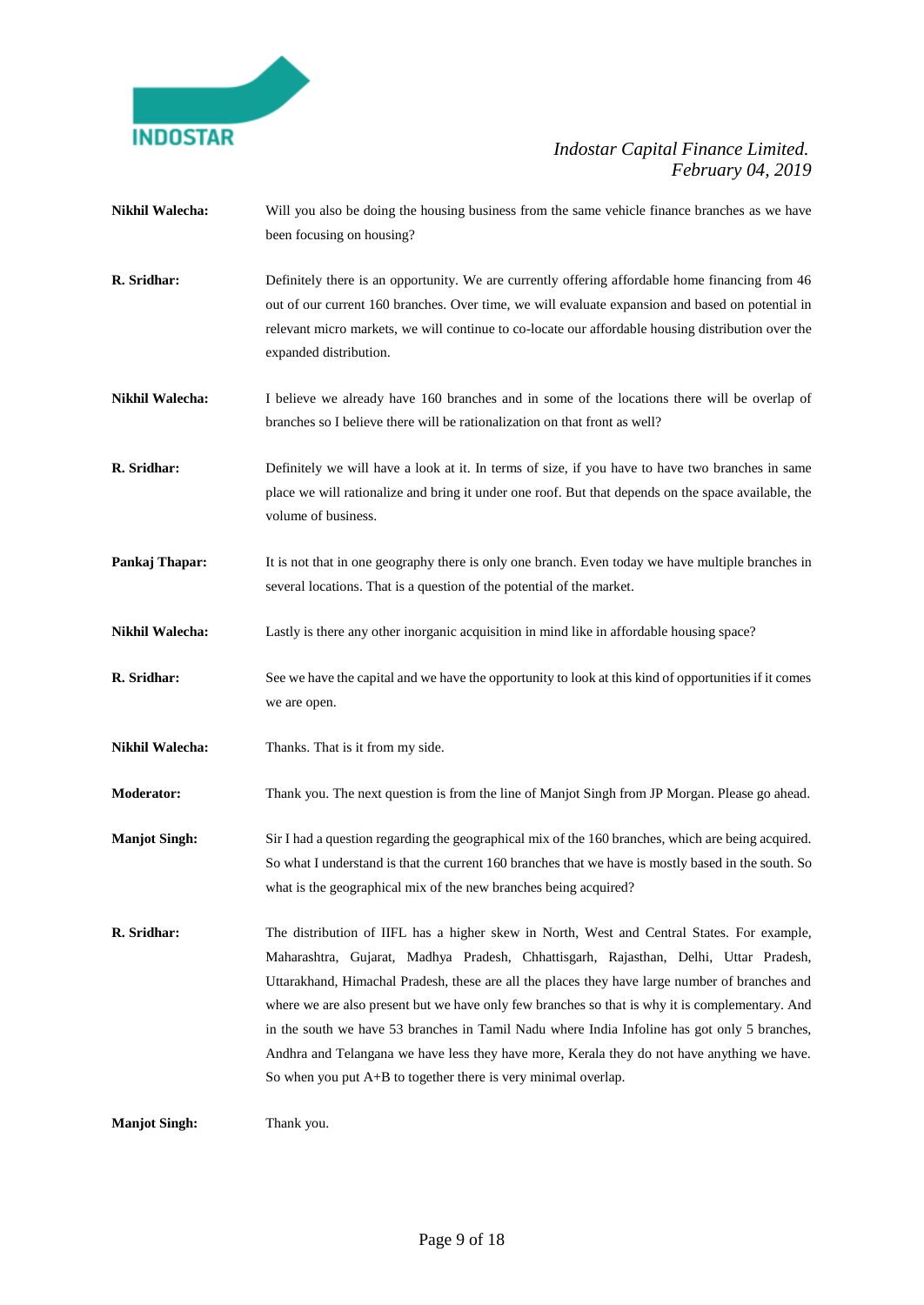

- **Pankaj Thapar:** Alpesh, can I request we take just one more question on the acquisition then we can talk about the results.
- **Moderator:** Sure Sir. We will take the next question from Aalok Shah from Centrum Broking. Please go ahead.
- **Aalok Shah:** Congrats on great set of number and this question is not do to with acquisition. I am sorry it might be repetitive, but I was just trying to understand how are we looking at trends in the SME portfolio from an incremental disbursement perspective. And the second question is on the CV side while things were a kind of muted in October and November the pickup that we see in the time that was significantly strong. So how are we looking at disbursement trends in these two segments, your thoughts please?
- **R. Sridhar:** Aalok we noted this question, what we will do is once we are, once the CFO briefs about the results we will come back and answer these two questions.
- **Aalok Shah:** Sure, thank you.
- **Moderator:** Thank you.
- **Pankaj Thapar:** Alpesh, I would like to take the opportunity to talk about our Q3 numbers and then at the end of that happy to take questions around the numbers or if there are still any further questions on the acquisition we will be happy to take those too.

In terms of the highlights I think there are really four key elements to the performance that we have accomplished, one is that our retailisation strategy is being executed exactly on plan where our retail AUM has grown almost 2.7 times versus last year and now is 42% of the total that is obviously without counting for the impact of this acquisition which when it closes we will shift us to being a majority retail asset company.

The second is that capitalization levels remain high, giving us very significant headroom for growth with a capital adequacy of 30% right now, which we just mentioned should only dip to about 25% after the acquisition is closed, which would give us significant headroom for the growth that we expect to see from our existing infra as well as the acquisition that we are looking at in FY2020 and onwards.

The third was in regards to cost and profitability. As we mentioned previously when we see the results of scaling up of operation you will see cost-to-income decline on a secular basis and you would have noted that from Q1 to Q2 to Q3 the cost-to-income ratio has kept declining and we would expect to see that continuing and potentially get a further boost once the acquisition is closed.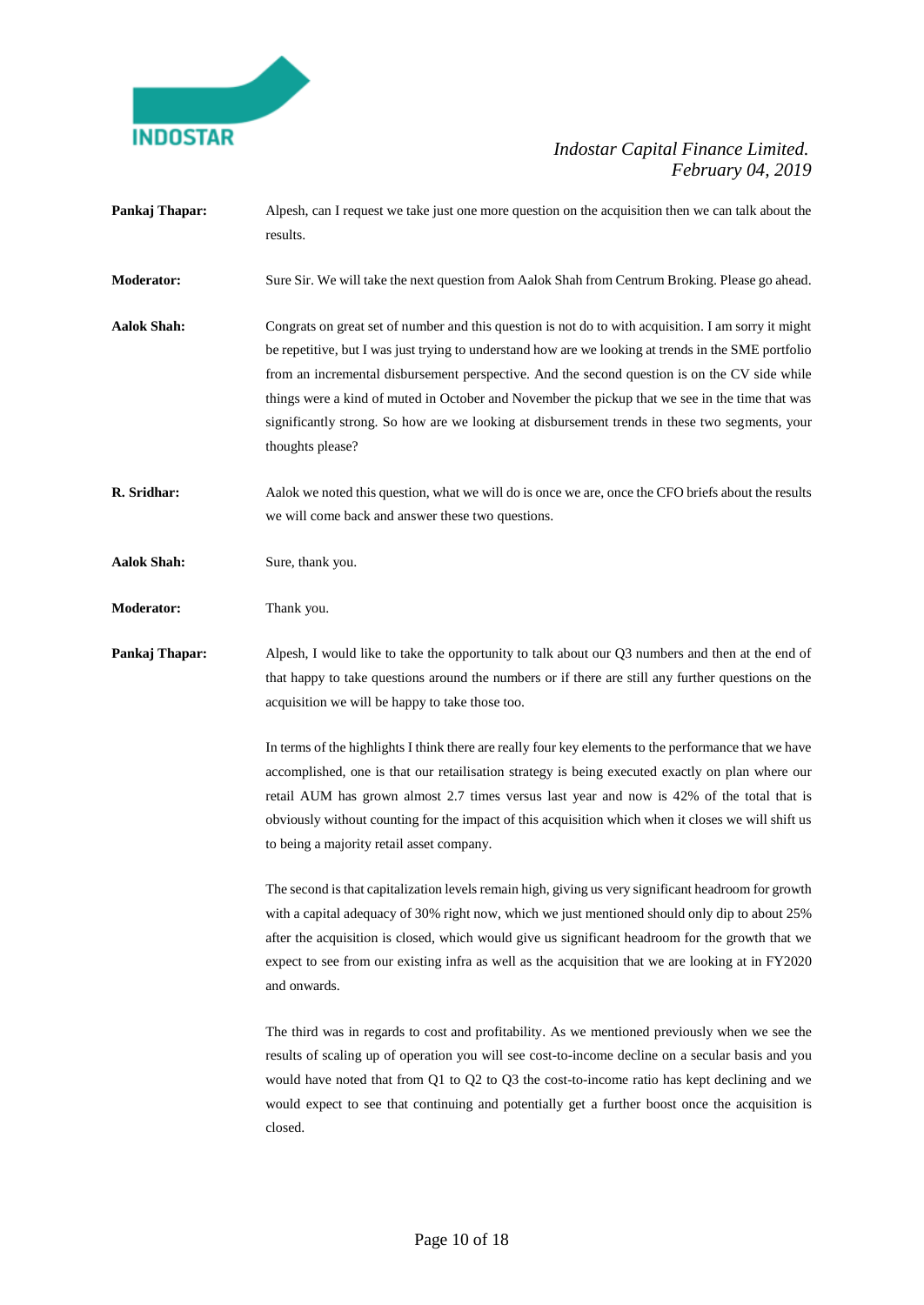ROA and ROE have also improved to 3.2% and 9.8% in this quarter. The SME business as we mentioned was already profitable at the beginning of the year and that has continued. The vehicle finance business is just about 6 Crores negative at a PBT level and we remain hopeful that within the next quarter but definitely by Q1 of FY2020 the vehicle finance business should also turn profitable.

We have good traction in terms of achieving our profitability targets. We have mentioned previously that it takes our vehicle finance branches 12 to 15 months to breakeven and the numbers that are before you would have demonstrated that we are well on our way to that journey.

Asset quality remains very strong with GNPA and NPA numbers remaining unchanged from the last quarter at 0.9% and 0.6% and lastly in terms of liquidity we have been cautious in this quarter. We already had a comfortable liquidity position at the beginning of the quarter but given the continuing uncertainty we decided to calibrate growth in couple of businesses and also took on some extra cash to give the larger market comfort around the fact of a) availability of funding to us and b) insurance against unforeseen events. Funding has been available but it has been a little more expensive. However, we have opted to incur some extra interest cost on account of the higher liquidity that we have chosen to hold during this quarter.

That is it in terms of the headlines. We would be happy to take any questions that you have.

**Moderator:** Sure. Ladies and gentlemen we will now begin the question and answer session for Q3 FY2019 Earnings. The first question from Pratik Pura an Individual Investor. Please go ahead.

**Pratik Pura:** Sir my first question is on disbursement. So this quarter our disbursements have been very muted compared to last year same quarter, so your views on that?

- **Pankaj Thapar:** As we mentioned, we have deliberately chosen a strategy of being conservative, so we have chosen to be conservative in terms of growth in those segments because if you remember at the beginning of this quarter there were extreme concerns around liquidity and continued availability of liquidity and we did not wish to be aggressive in continuing to lend at a time when there was extreme uncertainty in the market and we chose then to calibrate. However, in vehicle finance as you would have noticed which is our key growth driver, we have continued to grow strongly. The second is for a while now we were working on this acquisition and we wanted to also keep some headroom in terms of picking up this asset and incorporating it on our balance sheet.
- **Pratik Pura:** So Sir what is our stand now on the growth do we continue with the conservative stand or do we look to expand now aggressively?
- **R. Sridhar:** No. We have always been responsible in terms of growth, as profitability and quality are our focus. Whatever we have projected in terms of growth, with this acquisition we are two years ahead of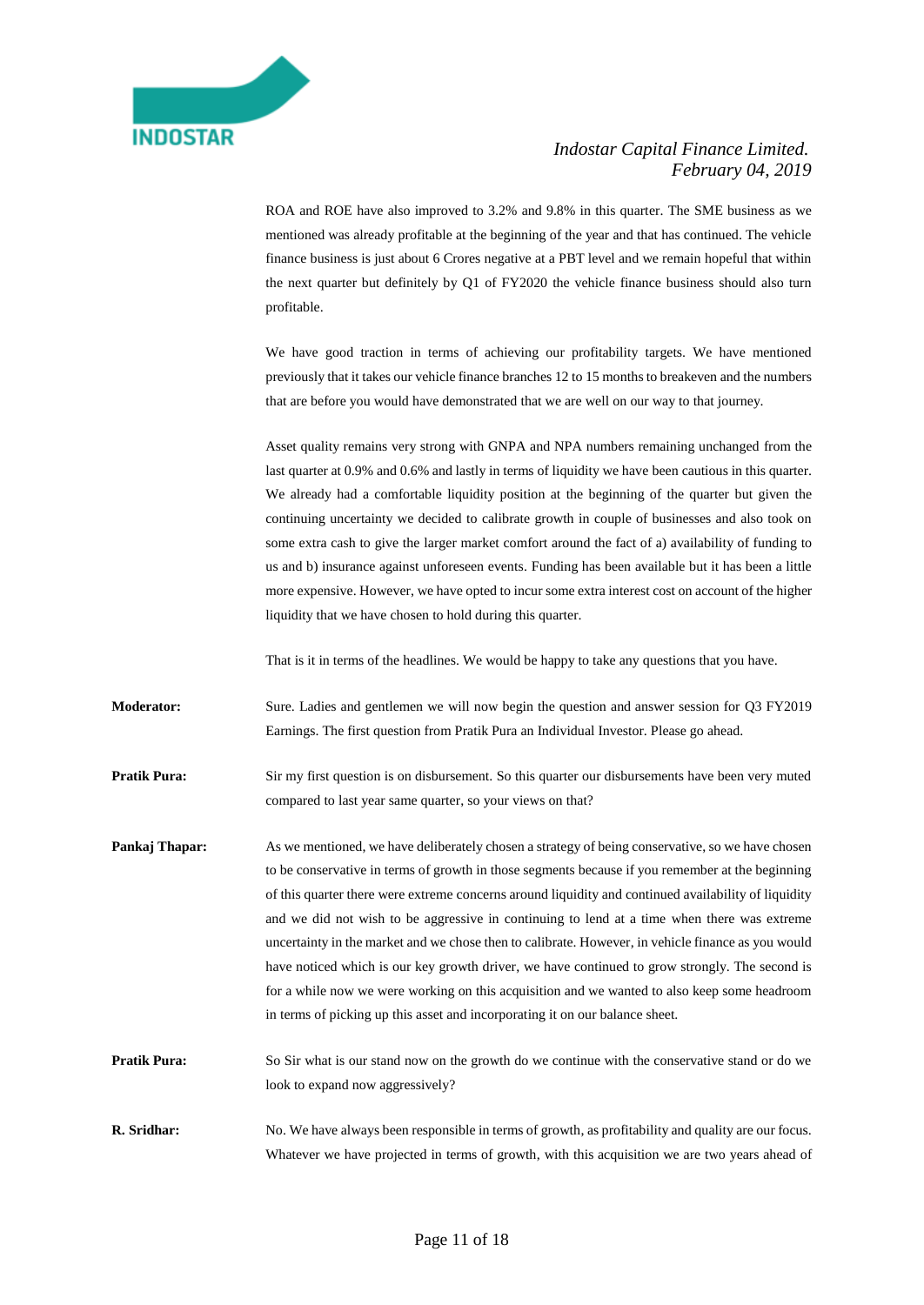

our planning cycle. Once this acquisition will be completed it will provide a good thrust for IndoStar in FY20.

- **Prashant Joshi:** Yes, I will also answer the question here related to SME disbursals and CV disbursals, I think which Aalok from Centrum had asked. So, SME disbursals were a bit muted in this quarter. When there were liquidity constraints, we had focused more on the higher yielding businesses. First priority was vehicle finance followed by housing, but as liquidity eases out I think even SME business will start going back to its normal level and with support from co-lending arrangements and similar arrangements. As far as vehicle finance business is concerned, if you look at October, November were muted but in December we have given the numbers in the presentation as well were about Rs 173 Crores so roughly Rs 150 Crores is the fair number to take in terms of the disbursals of vehicle finance business.
- **Pratik Pura:** In terms of leverage levels what leverage levels are we comfortable with like going up to because I understand you also would agree that currently our leverage levels are very conservative for a NBFC company?
- **R. Sridhar:** We are at a leverage of 2x at present. With this portfolio coming, in we maybe going to around 2.5- 2.7x, which would continue to provide adequate headroom for growth. Right now, it is too early for us to talk about whether we would leverage five times or six times because we are below three now so maybe in another one year or a bit, we should reach a leverage of 4x.
- **Pratik Pura:** Thank you. That is all from me.

**Moderator:** Thank you. The next question is from the line of Agastya Dave from CAO Capital. Please go ahead.

- **Agastya Dave:** Sir one thing that I do not understand is the provisioning and the credit cost in the existing business in the quarter the numbers come out and I somehow think that and listening something here. So if we exclude the acquisition and say look at the base business and if I were to ask you that for FY2020 and 2021 what kind of credit cost will you be taking and how much would be the standard asset provisioning and how much would be the write-offs what would be your estimate as of now. What is the good number to pencil in given our base business?
- **R. Sridhar:** One is that all of these numbers are under Ind-AS so there is no concept of standard asset provision; Provisions are linked to stages.
- **Agastya Dave:** Yes correct.
- **R. Sridhar:** In terms of credit cost we expect the SME credit cost provisions to come down (as we have explained in previous quarters) as the SME business is continuing to work through on some assets that relate to the very early stages of our business where the cost we did not have the benefit of SARFAESI till late last year. (just about September is when we received our SARFAESI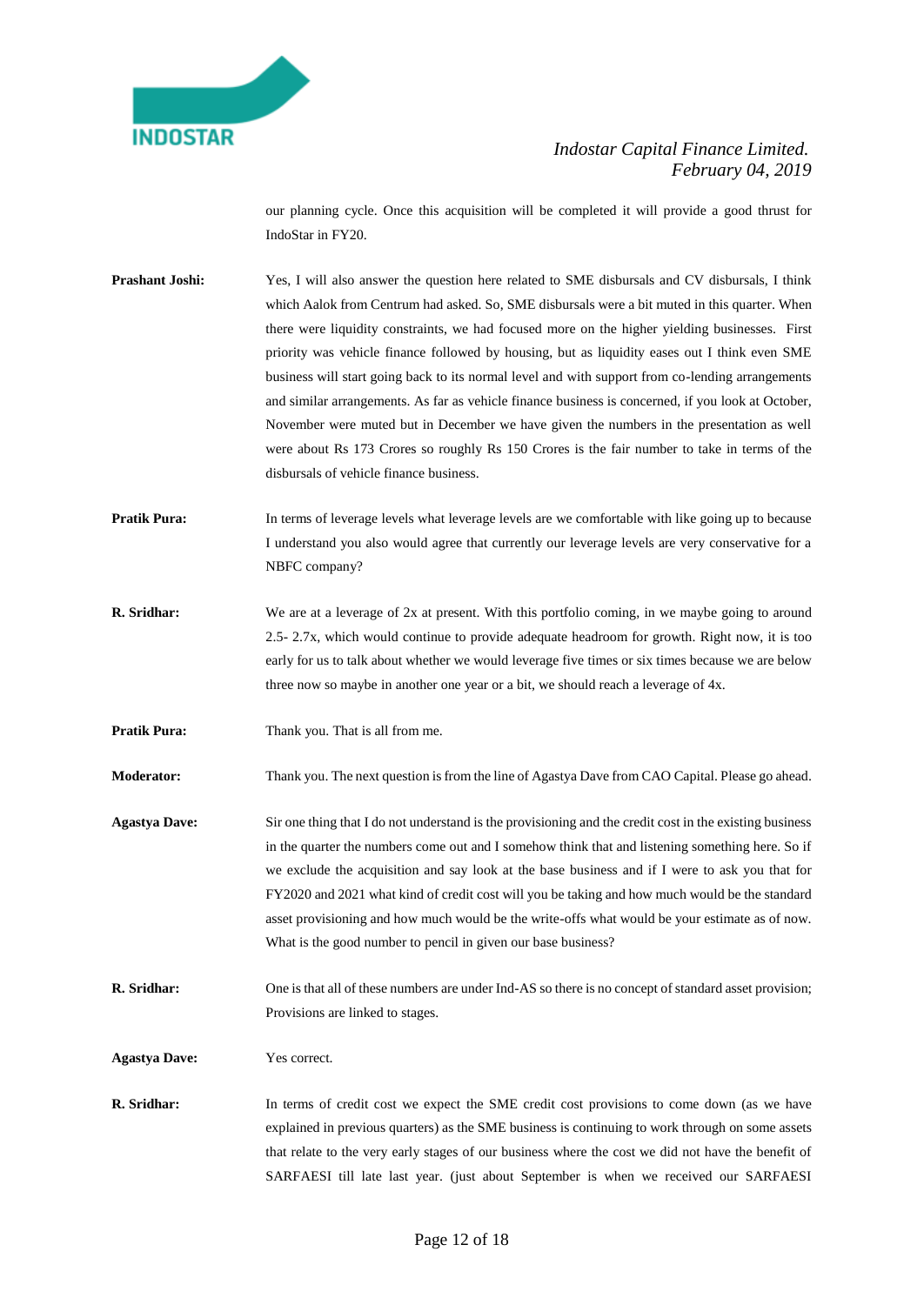

notification we have already started to work through some of these older problem cases and are seeing some resolutions there). We really do not see any significant change from our current levels.

**Agastya Dave:** Sir why I asked this question with respect to standard asset provisioning was that pre Ind-AS it is very easy to say that okay if the company is fairly good in credit underwriting you can assume a particular number as your provision based on the standard asset provisioning. Here that number is not there because I believe what is the new regulation is that maximum of the two either the previous standard asset provisions or the stage I, stage II and stage III. So that is why I am asking for a particular number here. So for the initial few years if you can guide so that we are still hardwire to the old accounting rule so it is very difficult to understand the business in that way. So what would be the minimum number? So it is suppose you get absolutely no headwinds, execution is seamless there are no like no quirks in the business what kind of provision numbers are loss numbers where you would be very happy. You will say that okay this is my provision number and I did very well. So what is that level Sir?

- **Pankaj Thapar:** It is a slightly long technical answer but the headline of which is there are accounting rules, which require you to account for credit losses on the basis of stage I, stage II, stage III classification, which is a multiple of the numbers for the portfolio under these three stages the company's estimation of probability of default and the company's estimation of loss given default. Now those could change from quarter-to-quarter because Ind-AS requires you to make an estimation of various factors. So it is not as stable a regime as you would have expected under the RBI where it was just a number 0.4% on standard assets and it does not matter whether the government is winning the election whether there are drought whether there is stress in the agricultural sector and so on. Under an Ind-AS regime you necessarily have to take account of some of these factors. That said, we would not expect to see a significant change in NPA level from where we are right now which is gross NPA of 0.9% and net NPA in the 0.6% range. We would not expect to see very significant change. To the extent that we see an improvement in SME that impact should come through; however, SME is not a very large part of our business but at the stage there is nothing, which indicates to us that there is trouble headed our way. **Agastya Dave:** And post the acquisition just to clarify while you have answered this earlier, but suppose everything
- goes wrong in the IIFL portfolio. Still you will have no credit losses flowing through to your balance sheet and your P&L just to confirm again?
- **R. Sridhar:** We have announced the deal today, there is no reason to be over pessimistic.
- **Agastya Dave:** Sir it is not the negative question I am just trying to understand the floor.
- **R. Sridhar:** If you ask me if everything goes wrong then how do we give you an answer.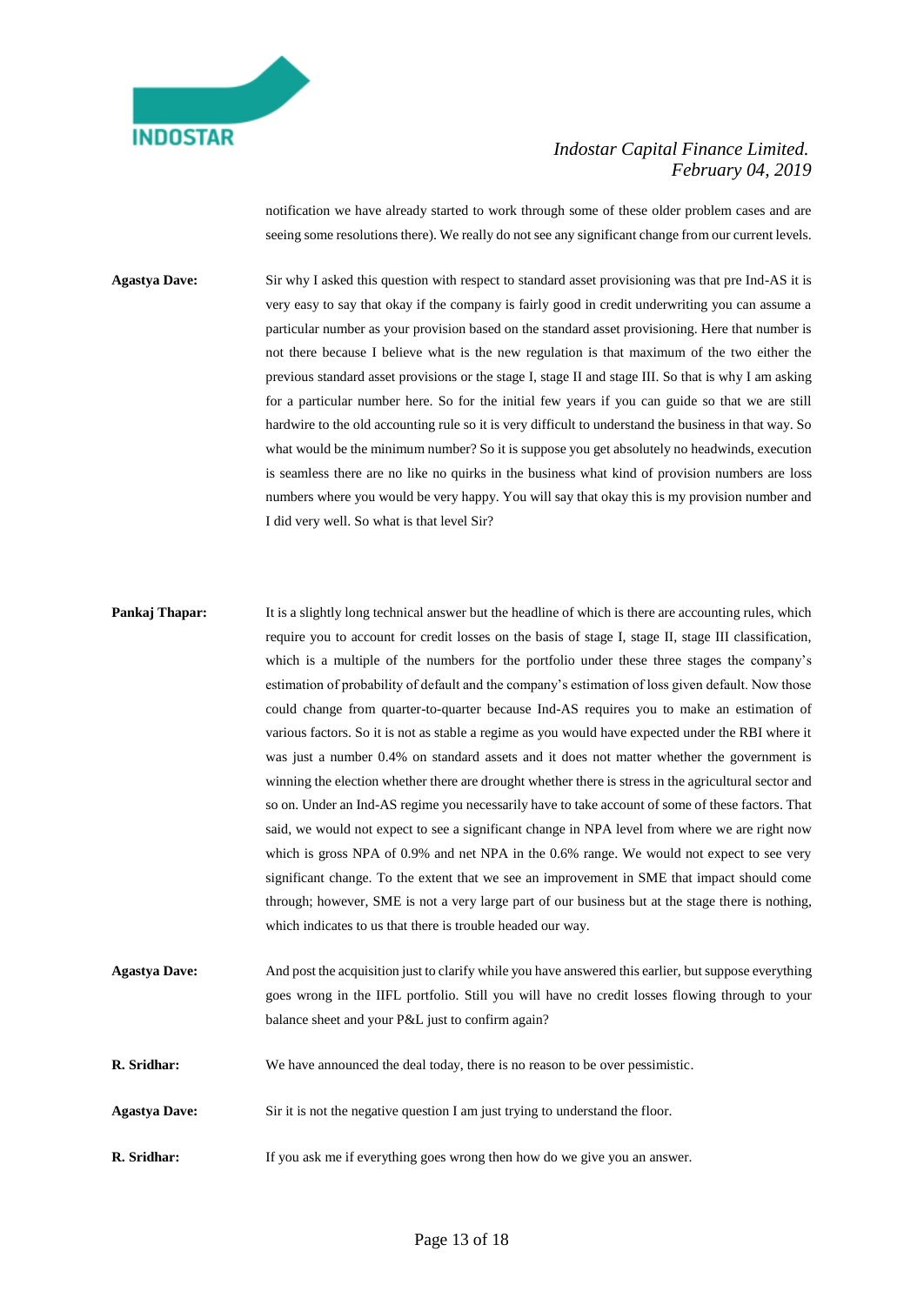

- **Pankaj Thapar:** Then I wouldn't be buying a business. Then I would be buying Government of India Treasury bills, not a business.
- **Agastya Dave:** No Sir my intention was completely different it was not a negative thing. I will take it offline Sir
- **Agastya Dave:** Sir just one question whatever securitization we did for the nine months what was the yield?
- **R. Sridhar:** We just did one transaction and that has happened recently and net effective yield on that was 9.7% so effectively you can take that as a borrowing cost on that yield.
- **Agastya Dave:** Perfect Sir. Thank you very much and good luck for next quarter. Thank you.
- **Moderator:** Thank you. The next question is from the line of Jignesh Shial from Emkay Global. Please go ahead.
- **Jignesh Shial:** I just had couple of questions. First of all on this IIFL acquisition are you planning to do pardon my ignorance, because I logged in a little late, but are you planning to do some more inorganic sort of a growth or going forward or it will be more of an organic coming in or you guys are still looking forward for any opportunity exists because I am seeing the consolidation happening in this phase in this particular industry so are you willing to buy some more portfolios or we have to wait for a while now?
- **R. Sridhar:** We are focusing on our organic growth that is where we are focused fully but as and when such opportunities come you evaluate, you look at it if it makes sense to us in our long-term objective then we go into it, it is not that every opportunity would be fitting our scheme of thing, so as you rightly said we will focus on organic as and when the inorganic opportunity presents, we are open to looking at it.
- **Jignesh Shial:** Second question is on the liability franchise side so like most of the guys are now trying to diversify the overall liability franchise. Even today Sriram indicated to us that they are trying to make 20% of the total liabilities to retail NCDs as well as deposits. So what is your thought over the liability franchise and makes a spillover at least a year or two years down the line. How you guys are planning? How the liability franchise of IndoStar will look like?
- **R. Sridhar:** Today we are sticking to the traditional sources of fund, banks mutual fund and we will look at all other avenues as and when we start growing and we becoming big. At this point of time, retail liabilities is not in our reach and also, we will have to see going by whatever is happening in the market place the regulatory changes which are likely to come in the next three to six months. So we will look at retail NCDs and all that in FY2021 not in the near future.
- **Jignesh Shial:** Lastly what will be the book mix by FY2028 what will be the target for your wholesale, vehicle financing and your SME what proportion you are planning to do it?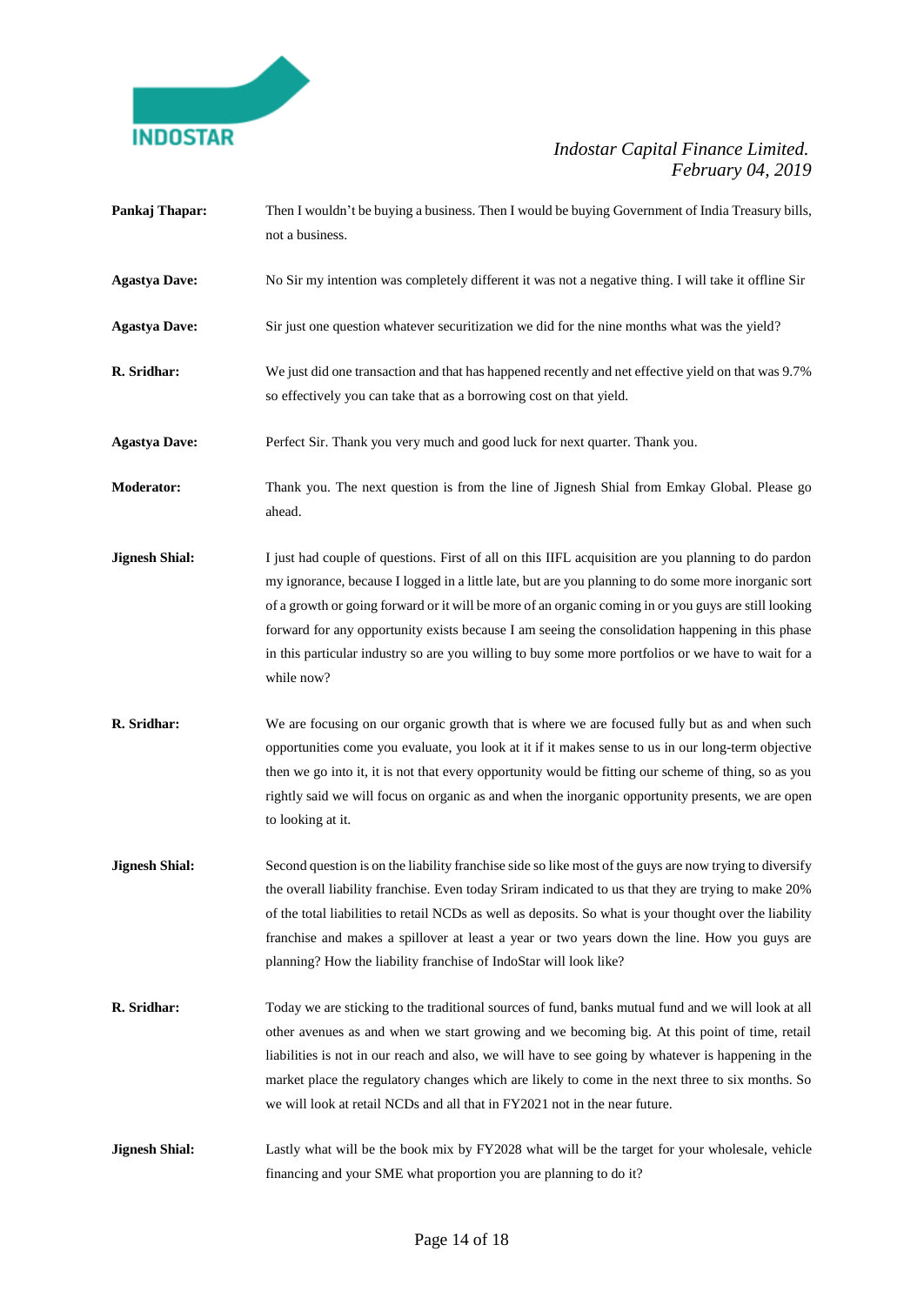

**R. Sridhar:** We have started off with full corporate lending business and slowly diversified in to retail and today December 31, before this acquisition the retail was 42% wholesale would be 58%. So once this acquisition is factored it we will become 62% retail and 38% would be wholesale segment. I am confident that by March 31, 2020, share of retail should be more than  $3/4^{\text{th}}$ . **Jignesh Shial:** Lastly any slowdown you being an expert, are witnessing on the vehicle financing side because numbers overall in the new vehicle finance slowdown is visible but Chola is still reporting a very strong set of numbers what is your outlook what is your experience till now and how we are looking for FY2020 will it be another great year or how will it be. That is it from me. **R. Sridhar:** No, I am optimistic even if it is flat, there are enough trucks that are being sold and that is enough for few companies which are present. IndoStar's focus is going to be more on used vehicle and only 25%, 30% of our business will be new. So, we are not much dependent on the new vehicle sales, but no doubt we will be present in that segment also. But our focus mostly will be in the used vehicle, which does not have any cyclicality. **Jignesh Shial:** Just adding one more question you think LCV would be doing better than the M&HCV that is something that we should expect just your experience on it. **R. Sridhar:** See all vehicles have got their utility and applications. Sometimes one segments grows at the exclusion of the other. Unfortunately, we are all looking at numbers and growth, whereas tonnage is not taken in to account which is a flaw in our opinion. **Jignesh Shial:** Perfect, that sounds good Sir. All the best Sir, all the best for the next quarter and year. Thanks Sir. **Moderator:** Thank you. The next question is from the line of Vinayak Kulkarni an Individual Investor. Please go ahead. **Vinayak Kulkarni:** At a strategic level in the long run what will be the higher priority business in the long run? Will it will be SME finance, or vehicle finance, or housing finance? **R. Sridhar:** Yes, our objective was earlier to have all the four lines of business growing and corporate lending and vehicle finance will be 70% to 75% of our total book, and the balance 25% to 30% will be affordable housing and SME. This is what we articulated during our public issue and we should be on track. Occasionally it may go up and down but this would be the way we would grow. **Vinayak Kulkarni:** Thank you that is it from me. **Moderator:** Thank you. The next question is from the line of Ronit Ramesh an Individual Investor. Please go ahead.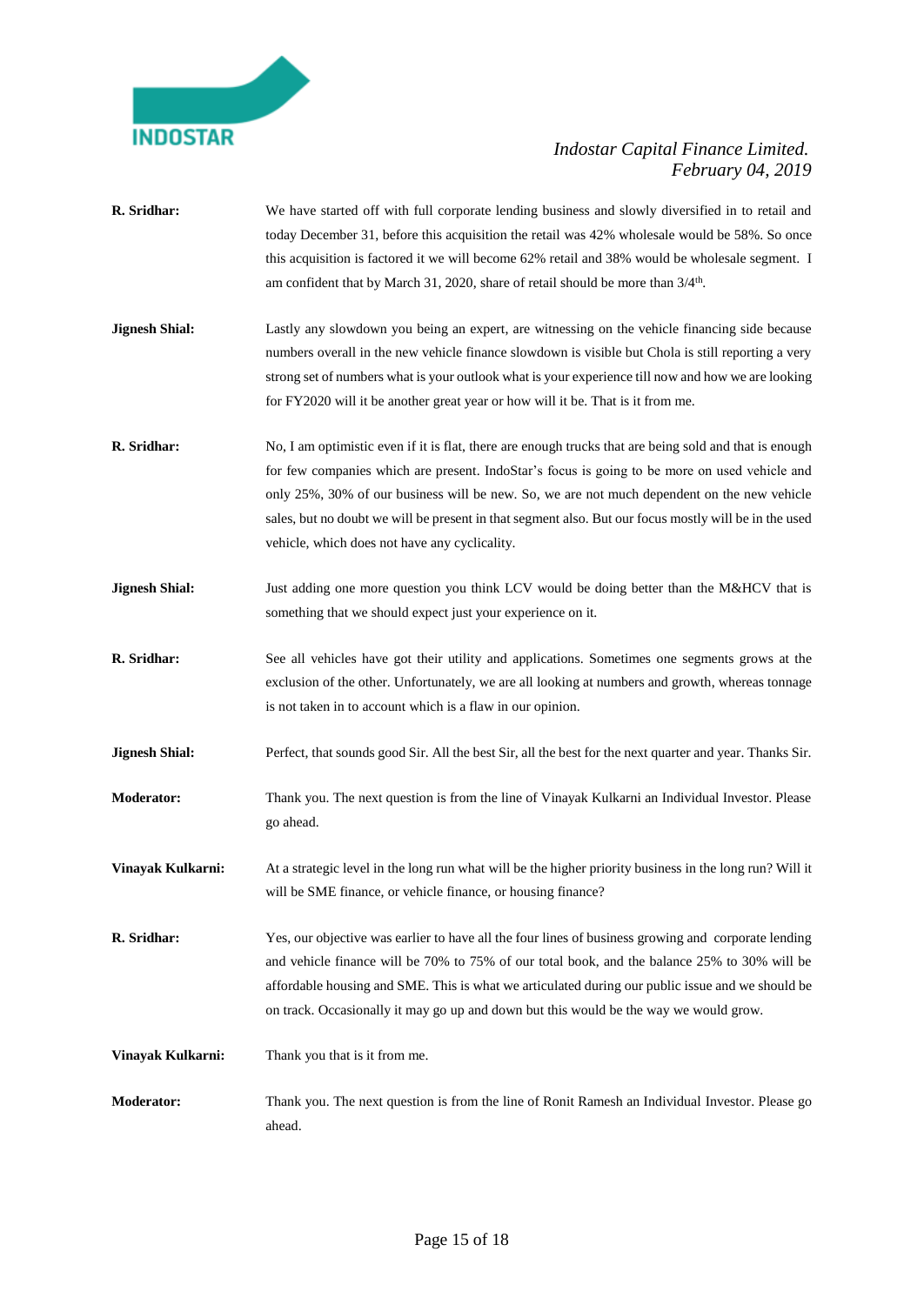

| <b>Ronit Ramesh:</b>     | I have only one question in our corporate lending book do we have any significant exposure in<br>LAS?                                                                                                                                                                                                                       |
|--------------------------|-----------------------------------------------------------------------------------------------------------------------------------------------------------------------------------------------------------------------------------------------------------------------------------------------------------------------------|
| <b>Shailesh Shirali:</b> | Yes, we have only one exposure where we have an exposure to ESSEL group promoters - Zee<br>shares. This is about 200 Crores and we are adequately covered with Zee shares so even if the<br>proposed stake sale happens at today's market price, we will be okay, we are fully covered.                                     |
| <b>Ronit Ramesh:</b>     | But what is the limit, which we all be in a loss below any cover.                                                                                                                                                                                                                                                           |
| <b>Ronit Ramesh:</b>     | The price where Indostar may lose money?                                                                                                                                                                                                                                                                                    |
| <b>Shailesh Shirali:</b> | I think we will lose money below 300 and the loan is current as of now was serviced in January<br>also.                                                                                                                                                                                                                     |
| <b>Ronit Ramesh:</b>     | There is no exposure towards any steel company?                                                                                                                                                                                                                                                                             |
| <b>Shailesh Shirali:</b> | No.                                                                                                                                                                                                                                                                                                                         |
| <b>Ronit Ramesh:</b>     | Thanks a lot.                                                                                                                                                                                                                                                                                                               |
| <b>Moderator:</b>        | Thank you. The next question is from the line of Rajat Agarwal an Individual Investor. Please go<br>ahead.                                                                                                                                                                                                                  |
| Rajat Agarwal:           | Sir I had a few questions on the liquidity provision, which has been shared as part of the<br>presentation. So the breakup cash and equivalents you have given undrawn funding lines for 675<br>Crores so what are these? Is this an actual asset or are these the credit limits sanctioned by banks<br>but not drawn down? |
| Pankaj Thapar:           | Yes, we have sanctions but not drawn down.                                                                                                                                                                                                                                                                                  |
| Rajat Agarwal:           | Okay so these are not actual assets then in that sense.                                                                                                                                                                                                                                                                     |
| Pankaj Thapar:           | No. We are comfortable with the level of cash liquidity that we hold because if I draw down money,<br>then I suffer a negative carry so we have to continuously balance those things.                                                                                                                                       |
| Rajat Agarwal:           | Right, just for my understanding. And the second is liquid debt NS of 780 Crores now pardon of<br>my curiosity but where people are trying to get out of these liquid debt funds we have substantial<br>cash and I am hoping there is no exposure to all the bad names which have been going around in<br>the market?       |
| Pankaj Thapar:           | All of our money is in overnight funds where the bulk of the holding is either very short dated<br>commercial papers or government bonds.                                                                                                                                                                                   |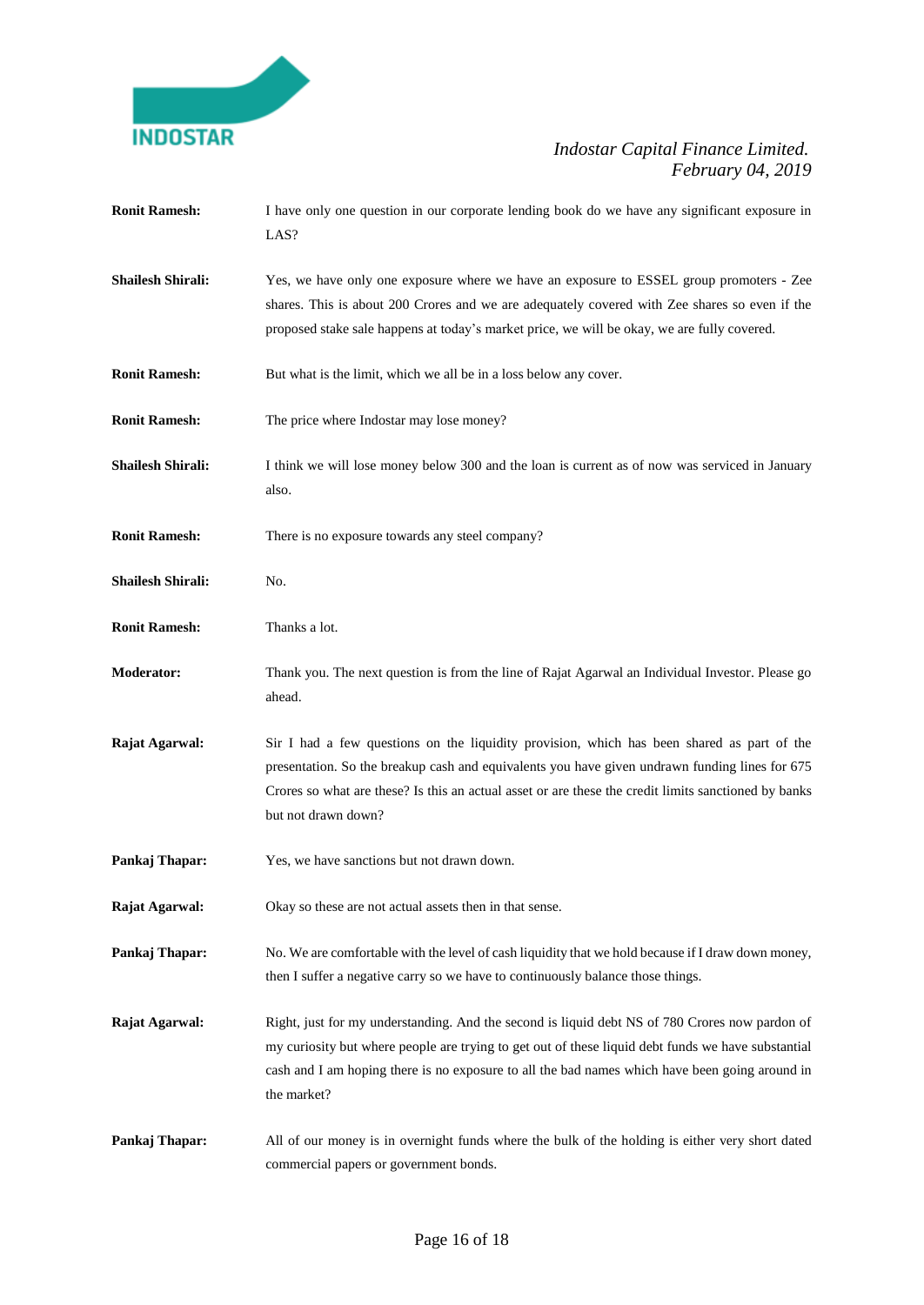

| Rajat Agarwal:    | Lastly the cash and bank balance of 695 Crores so is it like cash in the current accounts?                                                                                                                                                                                                                                                                                     |
|-------------------|--------------------------------------------------------------------------------------------------------------------------------------------------------------------------------------------------------------------------------------------------------------------------------------------------------------------------------------------------------------------------------|
| Pankaj Thapar:    | That is right. Term deposits are separately mentioned. Float balances are high at this point in time<br>as it will be at every quarter because bankers typically ask for accommodation, so we keep float<br>balances with them at that point.                                                                                                                                  |
| Rajat Agarwal:    | Understood Sir. Thank you.                                                                                                                                                                                                                                                                                                                                                     |
| <b>Moderator:</b> | Thank you. We have just got a question from Akash Oza from Chartered Capital. Please go ahead.                                                                                                                                                                                                                                                                                 |
| <b>Akash Oza:</b> | Sir I am on the slide #4 and I just want to understand the reduction in the people cost so is there<br>any specific reason behind the decrease in the pay cost.                                                                                                                                                                                                                |
| R. Sridhar:       | No. One thing is we have not added resources during this quarter and there were some attrition.                                                                                                                                                                                                                                                                                |
| Akash Oza:        | Because the number is too big.                                                                                                                                                                                                                                                                                                                                                 |
| Pankaj Thapar:    | That is on the business side. The second is during this quarter, the board had adopted a dividend<br>distribution policy and also paid an interim dividend. As a result of that our ESOP costs needed to<br>be revised, so what you are seeing here is the cumulative impact of the ESOP cost reduction coming<br>through in this number.                                      |
| <b>Akash Oza:</b> | Thank you Sir.                                                                                                                                                                                                                                                                                                                                                                 |
| <b>Moderator:</b> | Thank you. We have the last question in queue from the line of Vaibhav Kacholia from VK Capital.<br>Please go ahead.                                                                                                                                                                                                                                                           |
| Vaibhav Kacholia: | Thanks for the opportunity. Sir I wanted to know in the housing finance business what is our<br>incremental cost of funds and yields on advances?                                                                                                                                                                                                                              |
| Pankaj Thapar:    | The incremental cost of funds is similar to what we have indicated for the NBFC. It is pretty much<br>in the same zone and incremental yields at which we are doing incremental business right now is<br>13.5%.                                                                                                                                                                |
| Vaibhav Kacholia: | Sir we are not getting any lines from NHB and priority sector lending from banks.                                                                                                                                                                                                                                                                                              |
| Prashant Joshi:   | We could not apply to NHB because of the time we started. We have just completed 12 months in<br>September so it is towards the end of the quarter we have applied to NHB and hoping to see some<br>progress on that front. Also as far as PSL lines or assignment or securitization whatever is<br>concerned the portfolio needs to season a little more before we get there. |
| Vaibhav Kacholia: | In terms of even getting priority sector lines from banks.                                                                                                                                                                                                                                                                                                                     |